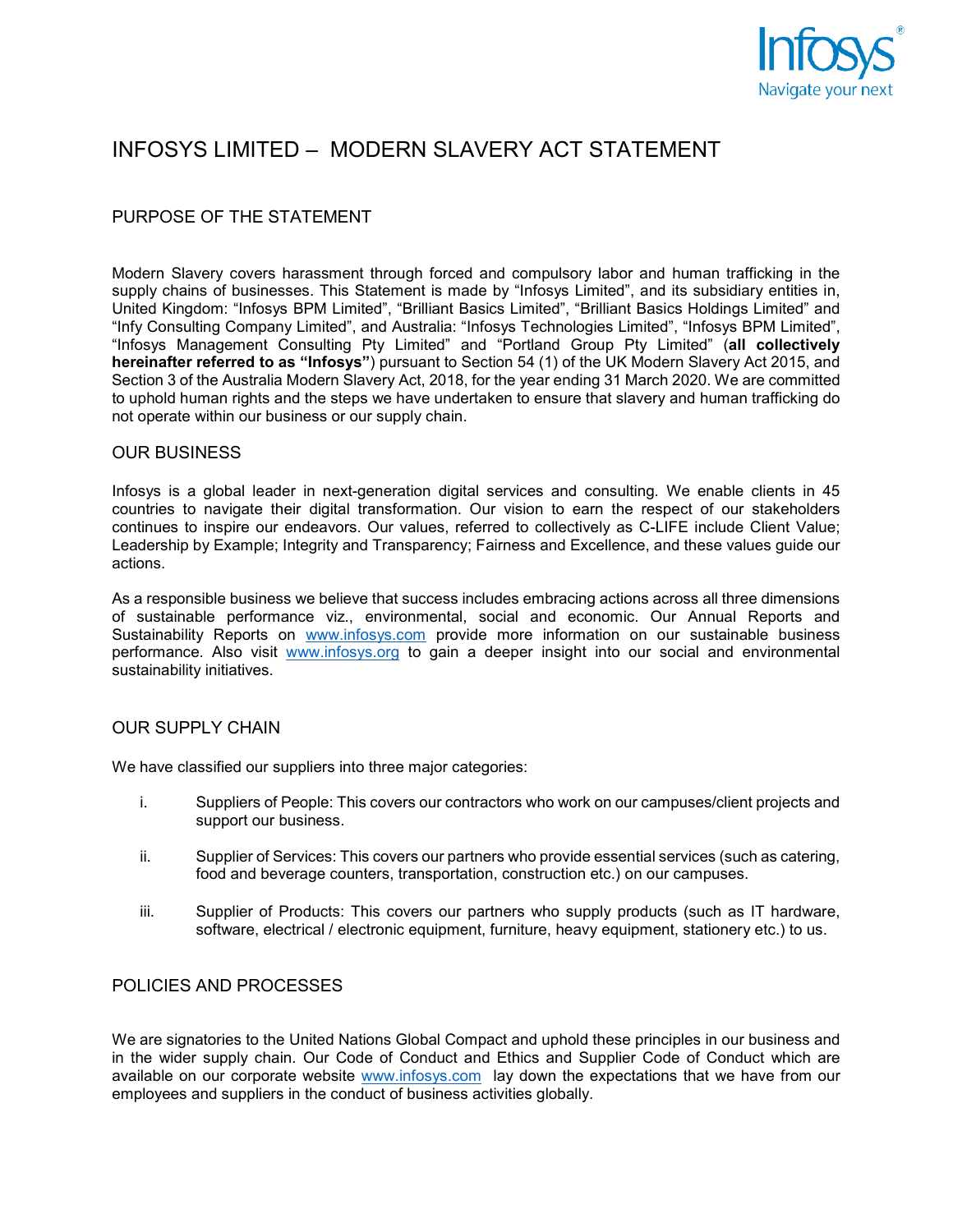

The Infosys Code of Conduct ("Code") [https://www.infosys.com/investors/corporate](https://www.infosys.com/investors/corporate%20governance/Documents/CodeofConduct.pdf) [governance/Documents/CodeofConduct.pdf,](https://www.infosys.com/investors/corporate%20governance/Documents/CodeofConduct.pdf) which is the foundation of our Compliance and Integrity Program, sets forth our core values, shared responsibilities, global commitments and promises. The Code expresses Infosys' commitment to conducting business ethically. Our values are the ethical backbone of the Code. The Code is supplemented by additional policies such as the Anti-Harassment and Anti-Discrimination Policy and the adoption of the Human Rights Statement that work to ensure an equal opportunity workplace free from discrimination or harassment. Our Whistleblower Policy provides our stakeholders with a safe process to raise concerns without fear of retaliation. Similarly, our Supplier Code of Conduct describes the expectations that we have of our suppliers, including on forced labor, discrimination-free workplace, wages and benefits, ethical dealings.

As part of our responsible supply chain efforts, we undertake the following:

- During onboarding, our suppliers are required to sign the Supplier Code of Conduct.
- We insist, in our agreements, that our suppliers comply with local laws. In addition, we have updated our standard contractual terms to include obligations on our suppliers to comply with our position regarding anti-slavery and human trafficking. We build long-standing relationships with local suppliers and make clear our expectations of business behavior.
- We will also strive to ensure that slavery and human trafficking is not taking place within any of our supply chain business partners and will not tolerate such activities either within the supply chain or within any part of Infosys' business.
- We audit our people suppliers in India at regular intervals for payment of minimum wages and social security contributions and train them on the Infosys Code of Conduct. Our payments are always above the stipulated minimum wages. In our non-India locations, we ensure checks to comply with the requirements of local law in our supply chains
- We have systems in place to encourage the reporting of concerns and the protection of whistleblowers. The Whistleblower policy can be referred at [https://www.infosys.com/investors/corporate](https://www.infosys.com/investors/corporate-governance/Documents/whistleblower-policy.pdf)[governance/Documents/whistleblower-policy.pdf](https://www.infosys.com/investors/corporate-governance/Documents/whistleblower-policy.pdf)

### **TRAINING**

To ensure a high level of understanding of the risks of modern slavery and human trafficking in our supply chains and our business, we conduct training to relevant members of our supply chain on the benefits they are entitled to as well as on anti-sexual harassment policies. We also require our suppliers of people to provide training to their employees on their rights, including relating to wages, benefits and grievance redressal forums. We have also circulated a training module to create awareness on modern slavery and human trafficking to our employees who manage the supply chain.

### OUR EFFECTIVENESS IN COMBATING SLAVERY AND HUMAN TRAFFICKING

We use the following key performance indicators to help us sustain our efforts and measure the effectiveness of the steps undertaken to remove modern slavery and human trafficking from our supply chains:

- Working with our suppliers to acknowledge and socialize the Supplier Code of Conduct
- Providing information to support staff on our campuses in India on their rights, including relating to sexual harassment.
- Periodic audits by our internal audit team along with remedial action.

Reviewing issues raised through our grievance redressal mechanisms and initiating corrective action. We will continue to identify ways to improve employee and supplier awareness of Infosys commitment to respect human rights and efforts to prevent modern slavery and human trafficking.